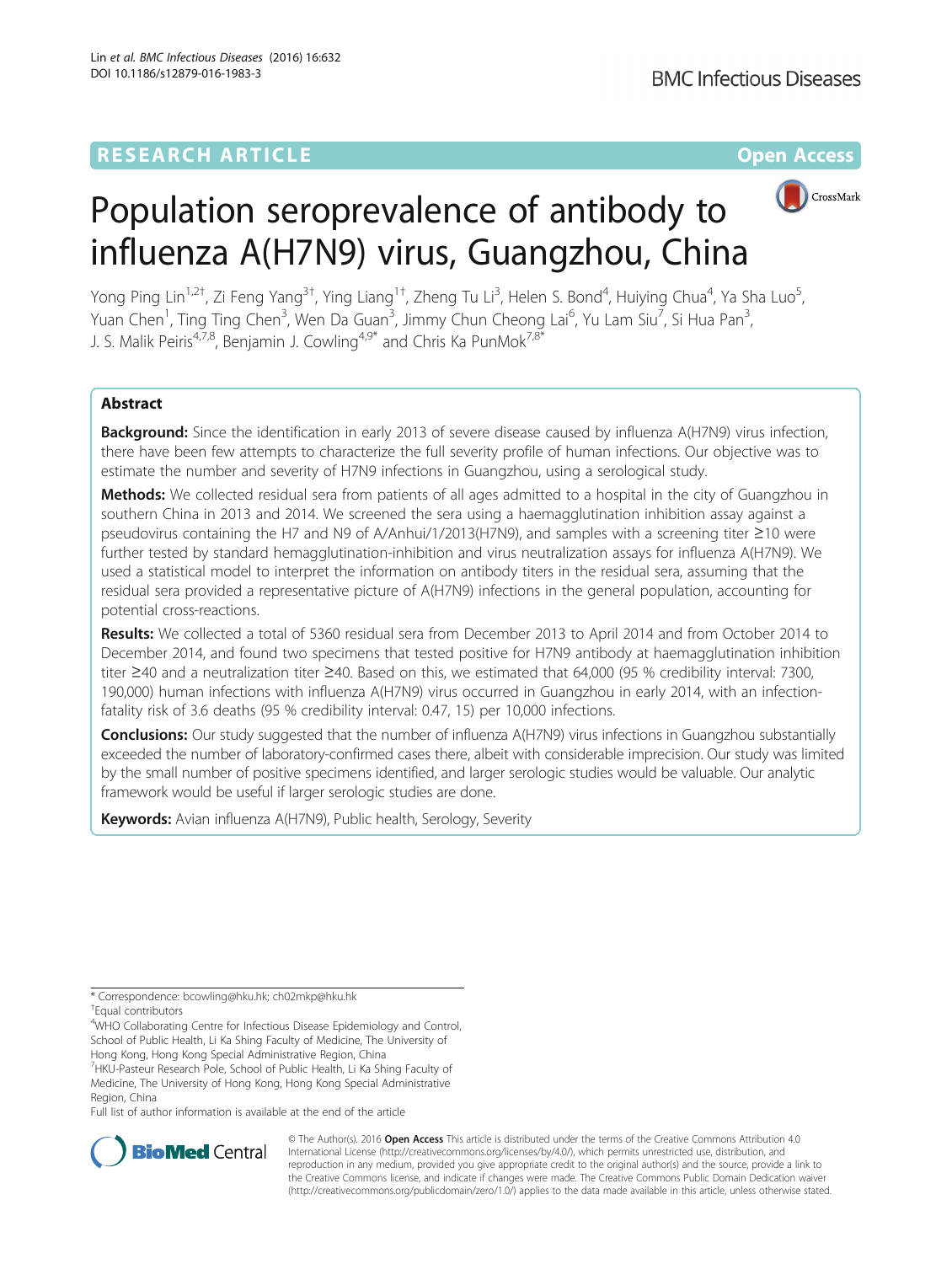## Background

A novel avian influenza A(H7N9) virus emerged in early 2013 [[1, 2](#page-5-0)] and caused cases of human infections in China in spring 2013, and subsequent winter and spring periods. The first epidemic wave was concentrated in eastern China, but Guangdong province in southern China was one of the most heavily affected areas in the second epidemic wave of H7N9 between December 2013 and April 2014 [[3](#page-5-0)]. In total, 124 severe cases were reported in the first wave and 273 severe cases in the second wave, across China [[3](#page-5-0)]. Guangzhou, a city with population 12.8 million in 2013, is the provincial capital of Guangdong province. The objective of this study was to estimate the number of human infections with H7N9 virus in Guangzhou, and infer the severity of human infections on a per-infection basis.

## Methods

## Recruitment of participants

We collected residual sera in the First Affiliated Hospital of Guangzhou Medical University from patients in nonrespiratory diseases wards with no signs of influenza-like illness at presentation or during hospitalization, and patients from the routine body check center. Sera were collected in two phases: 2674 sera were collected from December 2013 to April 2014, and 2686 sera were collected from October 2014 to December 2014.

#### Laboratory methods

Residual sera were first tested in parallel in each phase, using haemagglutination inhibition (HI) assay against a pseudovirus containing the H7 and N9 of A/Anhui/1/ 2013(H7N9) using methods previously described [[4](#page-5-0)]. Serum from a laboratory-confirmed H7N9 case was used as a positive control. Then, 306 positive samples with HI titer ≥10 on the pseudovirus assay were further tested with HI and neutralization assays using live A/Anhui/1/2013(H7N9) viruses in a BSL-3 laboratory according to the guidelines from WHO (HI: [http://www.who.int/influenza/gisrs\\_laboratory/](http://www.who.int/influenza/gisrs_laboratory/cnic_serological_diagnosis_hai_a_h7n9_20131220.pdf) [cnic\\_serological\\_diagnosis\\_hai\\_a\\_h7n9\\_20131220.pdf;](http://www.who.int/influenza/gisrs_laboratory/cnic_serological_diagnosis_hai_a_h7n9_20131220.pdf) MN: [http://www.who.int/influenza/gisrs\\_laboratory/cnic\\_](http://www.who.int/influenza/gisrs_laboratory/cnic_serological_diagnosis_microneutralization_a_h7n9.pdf) [serological\\_diagnosis\\_microneutralization\\_a\\_h7n9.pdf](http://www.who.int/influenza/gisrs_laboratory/cnic_serological_diagnosis_microneutralization_a_h7n9.pdf)) using 1 % horse red blood cells. We defined a positive serum sample as a sample with a titer ≥40 by HI and MN.

## Statistical analysis

We analyzed the serological data to infer the cumulative incidence of influenza A(H7N9) infections, in a Bayesian framework. In the Bayesian framework, information brought by new data, in the form of the likelihood function, is combined with prior information that is specified in a prior distribution to obtain a posterior distribution that represents updated knowledge.

We stratified our analyses by age group (0–14, 15–24,  $25-54$ ,  $55-64$  and  $65+$  years of age) to allow extrapolation of seroprevalence to the underlying population. We described the weekly probability of a serum being tested positive (i.e. infected) for each age group as a parameter that depended on the baseline seroprevalence plus the seroprevalence due to recent infections. We assumed that all infected individuals had a rise in titer to  $\geq 40$ after a lag of 2 weeks [\[5](#page-5-0)], and that titers following infection waned after 6 months because that occurs following other infections including human influenza virus infections [\[6](#page-5-0), [7\]](#page-5-0). We did not have information on the timing of infections in the general population, but we did have information on the timing of laboratory-confirmed cases which were generally severe and required hospitalization. We assumed that the risk of severe disease remained a constant fraction of all infections over the course of the epidemic, so that the timing of severe cases was indicative of the timing of infections in the general population (Additional file [1\)](#page-4-0). Based on these assumptions, we described the seroprevalence due to recent infections as a product of the cumulative incidence of recent H7N9 infections and expected scaled seroprevalence based on the delay between possible infection dates and collection of sera. Yang et al. [[5\]](#page-5-0) reported that before the H7N9 epidemic, 9/1129 specimens collected in April-May 2013 from the general population in Zhejiang province were positive for H7N9 at a HI titer of ≥40. We used this information to construct informative priors for the baseline seroprevalence in each age group at a titer ≥40 based on the population structure in Guangzhou (Additional file [1](#page-4-0)). We used a Jeffrey's prior, i.e. a beta(0.5, 0.5) distribution, as a non-informative prior distribution for the cumulative incidence of infection in each age group. We also conducted a sensitivity analysis using a flat beta(1, 1) prior instead for the cumulative incidence of infection.

We fitted the model using Markov Chain Monte Carlo (MCMC) methods with a warm-up period of 30,000 iterations followed by a further 30,000 iterations and five chains. Posterior estimates of the cumulative incidence of infection in each age group were then combined using population weights to provide a single estimate of the overall age-standardized cumulative incidence of H7N9 infection in Guangzhou. Given this estimate, we further estimated the total number of infections in the population.

In a previously published study [[8\]](#page-5-0), 16 severe cases of H7N9 were identified through routine surveillance of pneumonia of unknown etiology from January 2014 to March 2014. No severe cases of H7N9 were reported in Guangzhou from October 2014 to December 2014. In addition to national surveillance, we conducted a surveillance study in our hospital from March 2014 to August 2014 and found no positive cases of H7N9 in 324 hospitalized patients and 1012 influenza-like illness (ILI)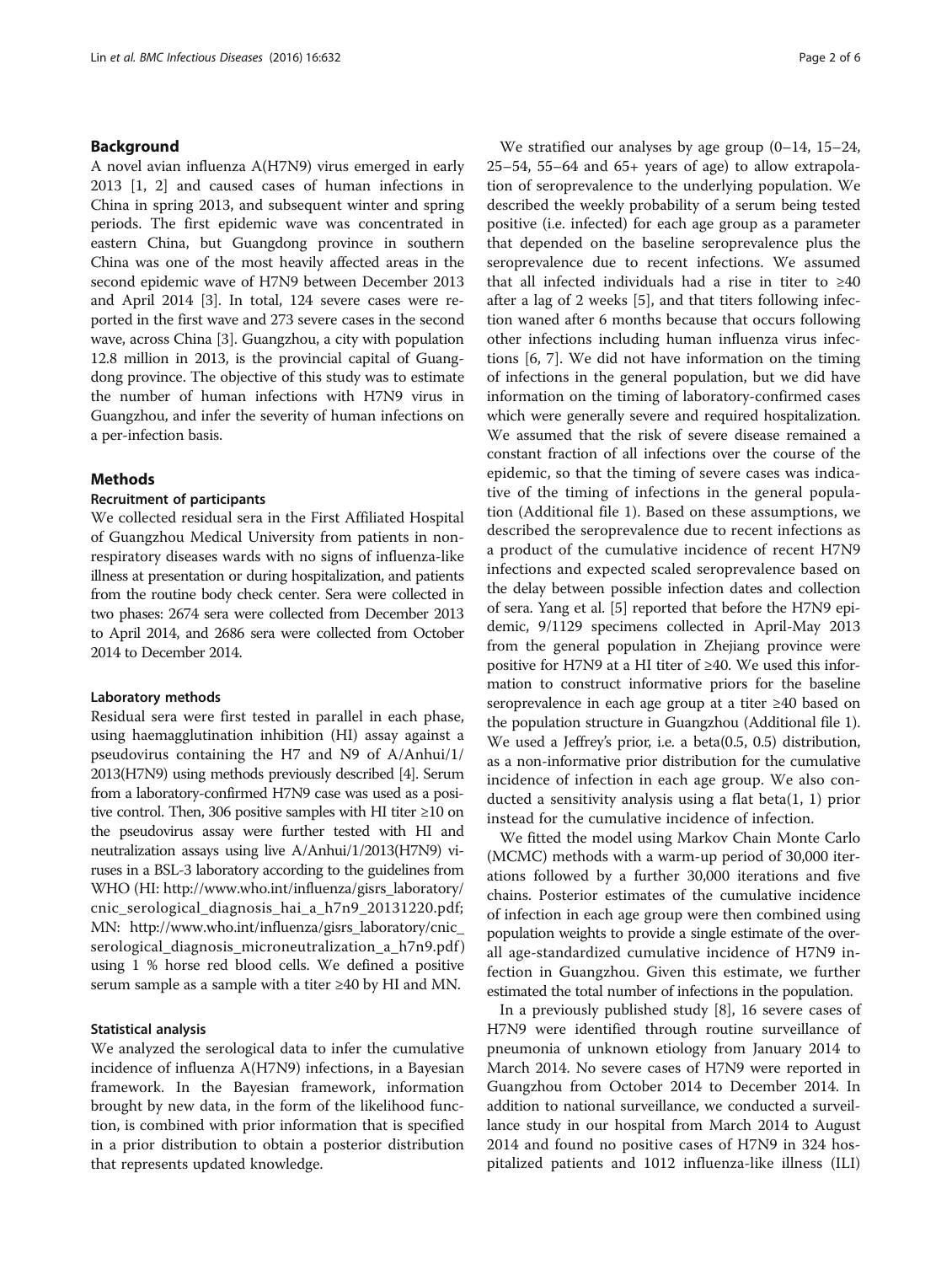cases. We used this information to estimate the risk of severe case and death following an H7N9 infection. We used trace plots and the potential scale reduction statistic [[9](#page-5-0)] to confirm that MCMC chains converged and were well-mixed. All statistical analyses were conducted using R version 3.1.2 (R Foundation for Statistical Computing, Vienna, Austria).

## Results

The age and sex distribution of patients from whom we collected residual sera is shown in Table 1 and the timing of sera collection in comparison to the timing of detection of severe cases in Guangzhou are shown in Fig. [1](#page-3-0). Of 306 positive samples with HI titer  $\geq 10$  on the pseudovirus assay, two specimens further tested positive for H7N9 antibody at an HI titer of ≥40 and a neutralization titer ≥40: a specimen collected on 14 February 2014 from a 38y woman with HI titer of 1:80 on pseudovirus assay was positive at an HI titer of 80 and a neutralization titer of 40, and a specimen collected on 4 April 2014 from a 68y man with HI titer of 1:80 on pseudovirus assay was positive at an HI titer of 80 and a neutralization titer of 80. In addition, a specimen collected on 7 March 2014 from an 83y woman had HI titer of 1:40 on pseudovirus assay and was tested positive at an HI titer of 40 but had a neutralization titer ≤10. There was no report of recent acute respiratory illnesses in the 3 individuals with titers ≥40.

We used MCMC to fit our model with a total of 60,000 iterations and 5 chains, and in diagnostic checking we confirmed that the MCMC runs were well-mixed and converged. Based on the two specimens that tested positive for H7N9 antibody at an HI titer of ≥40 and a neutralization titer  $\geq 40$ , the posterior distribution (Fig. [2](#page-3-0)) indicates that the most credible estimate of the overall age-standardized cumulative incidence of H7N9 infections between December 2013 and April 2014 was 0.50 % (95 % credibility interval, CrI: 0.06, 1.51 %), corresponding to 64,000 (95 % CrI: 7300, 190,000) infections in Guangzhou (Table [2](#page-4-0)). Using this as the denominator, and the 16 severe

cases and 11 deaths as the numerators respectively [\[8](#page-5-0)], we estimated that the risk of a severe illness following infection was 5.2 (95 % CrI: 0.72, 23) per 10,000 infections while the risk of death following infection was 3.6 (95 % CrI: 0.47, 15) per 10,000 infections. Alternative assumptions about the waning in antibody titers after infection led to broadly similar estimates (Table [2](#page-4-0)). Scenario 3 gave a somewhat lower estimate of the cumulative incidence of infection and higher estimates of risk of severe case and death following an infection.

In a sensitivity analysis using a beta $(1, 1)$  prior for the cumulative incidence of infection, we estimated that there were 59,000 (95 % CrI: 9300, 170,000) infections, and the risk of death following infection was 3.6 (95 % CrI: 0.60, 14) per 10,000 infections. In another sensitivity analysis including the three samples with HI titers of ≥40 as positives, we estimated that there were 64,000 (95 % CrI: 7400, 190,000) infections, and the risk of death following infection was 3.5 (95 % CrI: 0.47, 15) per 10,000 infections.

## **Discussion**

In this study we estimated that 64,000 (95 % credibility interval: 7300, 190,000) humans were infected with influenza A(H7N9) virus in Guangzhou between January 2014 and April 2014, which far exceeds the 20 laboratoryconfirmed infections [[8\]](#page-5-0). It was previously estimated that the number of cases of symptomatic H7N9 virus infections could be around 500–1000 times the number of laboratory-confirmed cases [\[3](#page-5-0), [10\]](#page-5-0), and this is consistent with our estimates of the numbers of infections albeit with considerable uncertainty. We are the first to estimate the infection fatality risk for H7N9, and our estimate of 3.6 deaths (95 % CrI: 0.47, 15) per 10,000 infections places the severity of H7N9 higher than that of human influenza viruses for which the fatality risk is around 1 per 10,000 infections but varies considerably by age [\[11\]](#page-5-0). The severity of H7N9 virus infections appears to increase with age [[3, 10](#page-5-0)], but we did not have sufficient sample size to make robust age-specific estimates of incidence or severity. We would anticipate higher incidence of H7N9 infections in

Table 1 Age and sex distribution of residual sera collected from Guangzhou

| Characteristic   | Phase 1 (December 2013 through April 2014) ( $n = 2660$ ) | Phase 2 (October 2014 through December 2014) ( $n = 2680$ ) |  |
|------------------|-----------------------------------------------------------|-------------------------------------------------------------|--|
| Age group, years |                                                           |                                                             |  |
| $0 - 14$         | 185 (7.0 %)                                               | 140 (5.2 %)                                                 |  |
| $15 - 24$        | 415 (15.6 %)                                              | 445 (16.6 %)                                                |  |
| $25 - 54$        | 1137 (42.7 %)                                             | 1166 (43.5 %)                                               |  |
| $55 - 64$        | 340 (12.8 %)                                              | 397 (14.8 %)                                                |  |
| $\geq 65$        | 583 (21.9 %)                                              | 532 (19.9 %)                                                |  |
| Sex              |                                                           |                                                             |  |
| Male             | 1336 (50.2 %)                                             | 1240 (46.3 %)                                               |  |
| Female           | 1324 (49.8 %)                                             | 1440 (53.7 %)                                               |  |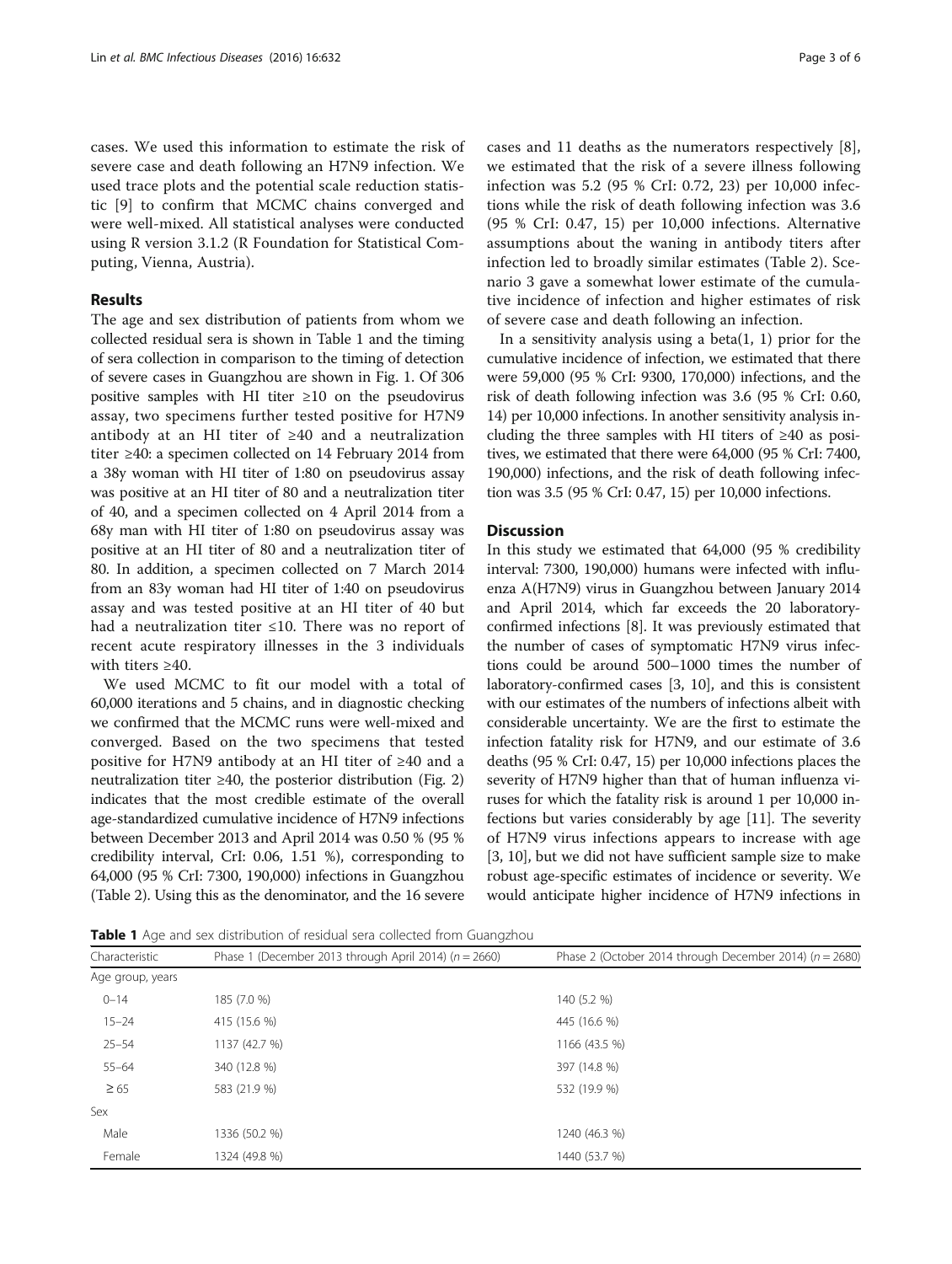<span id="page-3-0"></span>

adult women and older adult men, based on patterns in exposure frequency in live poultry markets [\[12\]](#page-5-0).

Our study is limited by the small number of positive samples. We used a statistical model to extrapolate from the small number of positives to a population estimate of the cumulative incidence of infection, which had very



(95 % credibility interval: 0.05, 1.32 %)

considerable uncertainty. Because we did not collect detailed patient information such as exposures when obtaining the sera specimens, we were unable to explore risk factors for infection. Larger serological studies in affected areas would be worthwhile, and the methods we describe could provide a framework for analysis of such studies. However, since larger serologic studies (i.e. with tens of thousands or even hundreds of thousands of samples) have not been reported, and to the best of our knowledge have not been done, our data may provide the only available population-based estimates of the cumulative incidence of H7N9 infection.

Several limitations concerning study design bear mention. Firstly, as most of our samples from the first sample collection were obtained before or during the peak incidence of H7N9 cases in Guangzhou and second sample collection was initiated in October 2014, the population exposure to influenza A H7N9 may not be optimally captured. In hindsight, it would have been more ideal to arrange collection of sera in April to June 2014, the period when maximal serological responses to H7N9 exposure might have been expected. We accounted for the overlapping of epidemic and sera collection in our analysis. Secondly, instead of analyzing serial cross-sectional residual sera from hospitals, collecting paired sera before and after epidemics would allow better identification of recent infections based on rises in antibody titers. However such a study would be much more complex and challenging than the one we conducted. Thirdly, collection of sera directly from the general community, rather than through hospitals, would be preferable if feasible, to minimize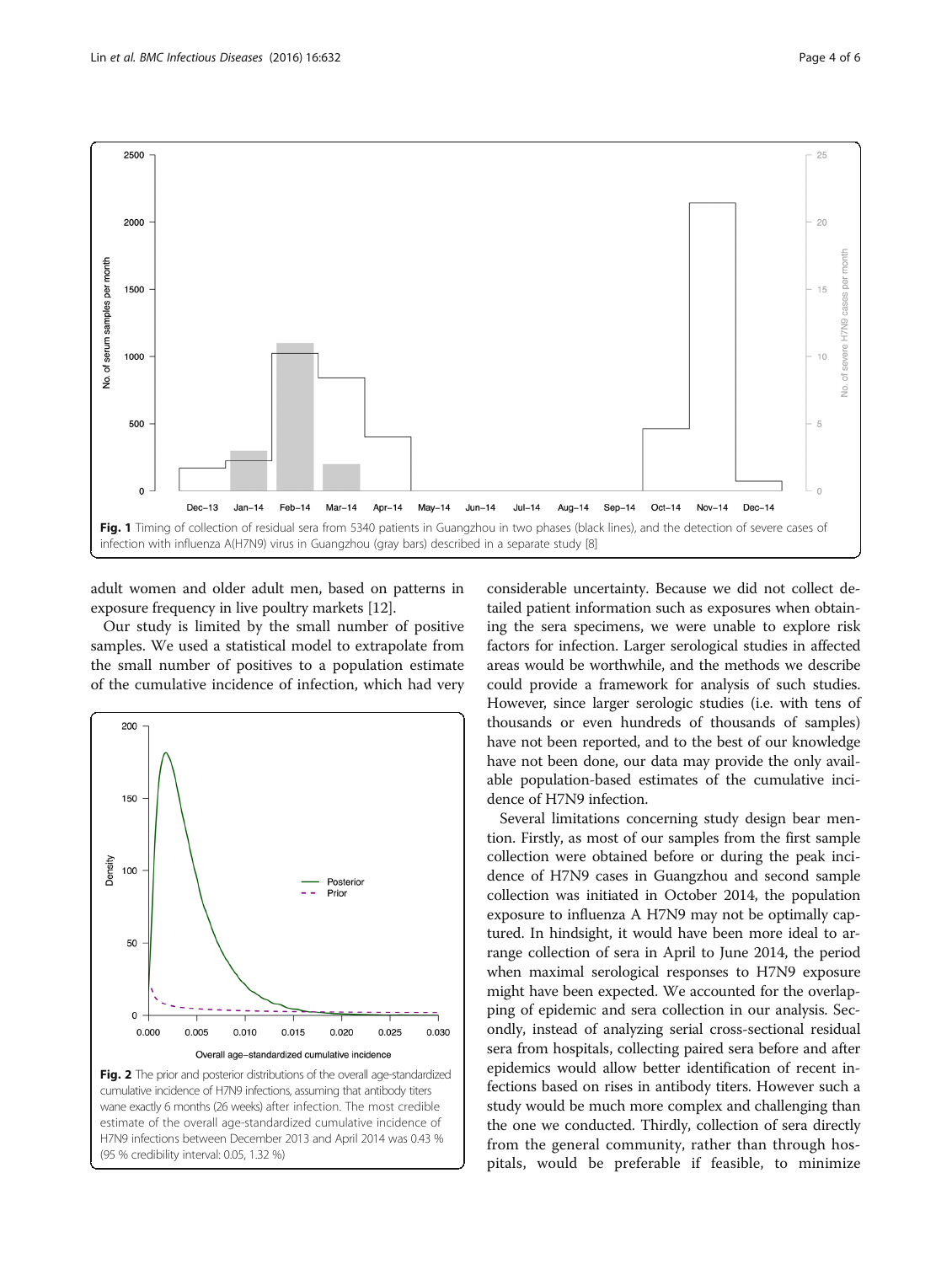| Model                                                      | Main analysis                                                                           |                            |                           |                            | Sensitivity analysis                                          |                                                            |
|------------------------------------------------------------|-----------------------------------------------------------------------------------------|----------------------------|---------------------------|----------------------------|---------------------------------------------------------------|------------------------------------------------------------|
|                                                            | Alternative models including 2 specimens<br>with HI and neutralization titers $\geq 40$ |                            |                           |                            | Main model with alternative<br>prior for cumulative incidence | Main model including three<br>specimens with HI titers ≥40 |
|                                                            |                                                                                         |                            | 3                         | 4                          |                                                               |                                                            |
| Estimated overall<br>cumulative<br>incidence, $\theta$ (%) | 0.43<br>(0.05, 1.32)                                                                    | 0.52<br>(0.06, 1.59)       | 0.17<br>(0.02, 0.50)      | 0.41<br>(0.06, 1.22)       | 0.40<br>(0.06, 1.17)                                          | 0.43<br>(0.05, 1.32)                                       |
| Estimated total<br>number of<br>infections                 | 55.385<br>(6503, 169, 010)                                                              | 66,441<br>(7572, 204, 113) | 21,638<br>(2910, 64, 431) | 52,507<br>(7387, 156, 391) | 51,644<br>(8091, 149, 142)                                    | 55,481<br>(6576, 168, 665)                                 |
| ISR (per 10,000)<br>infections)                            | 5.90<br>(0.84, 25.11)                                                                   | 5.02<br>(0.69, 21.68)      | 14.17<br>(2.17, 56.43)    | 5.66<br>(0.90, 22.40)      | 5.82<br>(1.00, 21.71)                                         | 5.89<br>(0.83, 24.83)                                      |
| IFR (per 10,000)<br>infections)                            | 4.07<br>(0.54, 17.41)                                                                   | 3.45<br>(0.44, 15.13)      | 9.75<br>(1.41, 39.48)     | 3.89<br>(0.58, 15.69)      | 4.11<br>(0.68, 15.68)                                         | 4.06<br>(0.54, 17.49)                                      |

#### <span id="page-4-0"></span>Table 2 Results of main analyses and sensitivity analyses

The main analysis was repeated to compare four alternative assumptions of expected scaled seroprevalence,  $x^i$ , Sensitivity analyses aimed at comparing 1. main models using Jeffrey's prior distribution (beta(0.5, 0.5)) versus flat beta prior distribution (i.e. beta(1, 1)) for cumulative incidence, θ, and 2. main models which considered two sera versus three sera that tested positive for H7N9 at a HI titer of ≥40. Note: All results are expressed in the most credible estimate (95 % credibility interval), ISR infection-severity risk, IFR infection-fatality risk

potential selection biases. Fourthly, antibody titers following laboratory-confirmed H7N9 virus infection can be low, and some infections might have been missed. One study that followed up severe cases reported that 65.8 % of non-fatal cases had detectable H7N9 antibody, 14 days after illness onset [\[5\]](#page-5-0). Finally, while a titer  $\geq 40$  is not conclusive evidence of infection because of the potential for a small number of people to have cross-reactive antibody following historical infections with other viruses [[13](#page-5-0)], we accounted for this baseline seroprevalence in our model.

Our estimate of the total number of infections, including mild or asymptomatic infections, is consistent with the information available from ILI surveillance in Guangzhou. In national surveillance in the first 10 weeks of 2014 there were 58,291 ILI cases in sentinel clinics, of whom 1090 cases were tested, and three were positive for H7N9 [[8](#page-5-0)]. While it is not possible to make a population-based estimate of the number of mild cases based only on this information, it is clear that the occurrence of ILI due to H7N9 infection in early 2014 was around two orders of magnitude lower than the expected occurrence of ILI due to seasonal human influenza activity in a typical epidemic when perhaps 30 % of ILI cases could test positive for human influenza. At a population level, 10 to 20 % of persons might be infected with human influenza viruses during an epidemic, and our estimate is consistent with the incidence of H7N9 infections being two orders of magnitude lower than this.

The large number of infections estimated in our analysis, based on a small number of positive sera, implies a substantial risk of exposure to infection among the local population of Guangzhou. Visits to live poultry markets are common in Guangzhou, with one survey in May–August 2013 finding that 47 % of adult respondents had visited a live poultry market at least once in the preceding year [[12](#page-5-0)].

A previous serological study in Shenzhen identified serological evidence of high rates of infection (7.2 % in May 2013 and 14.9 % in December 2013) in poultry workers but not in the general population, consistent with repeated occupational exposures [\[14\]](#page-5-0). In that study, the absence of confirmed infections or severe illnesses in poultry workers with serological evidence of recent infection is also consistent with most infections being mild. A study in Beijing estimated very low risks of H7N9 in poultry workers in Beijing, and did not identify any infections in 1300 person-years of exposure among the general population from 2013 to 2015 [\[15](#page-5-0)].

## Conclusion

In conclusion, by estimating the number of human infections with influenza A(H7N9) virus in Guangzhou between January 2014 and April 2014, we were able to show that most infections are not associated with severe disease, which is consistent with the interpretation of mild H7N9 cases detected through ILI surveillance [\[3](#page-5-0), [10, 16, 17](#page-5-0)]. However, it is concerning that so many mild infections have occurred, implying that H7N9 has had many opportunities to acquire specific adaptations needed for efficient transmission of H7N9 between humans.

## Additional file

[Additional file 1:](dx.doi.org/10.1186/s12879-016-1983-3) Technical Appendix (DOCX 51 kb)

#### Abbreviations

CrI: Credibility interval; HI: Haemagglutination inhibition; MCMC: Markov Chain Monte Carlo

#### Acknowledgements

The authors thank Vicky Fang for technical advice.